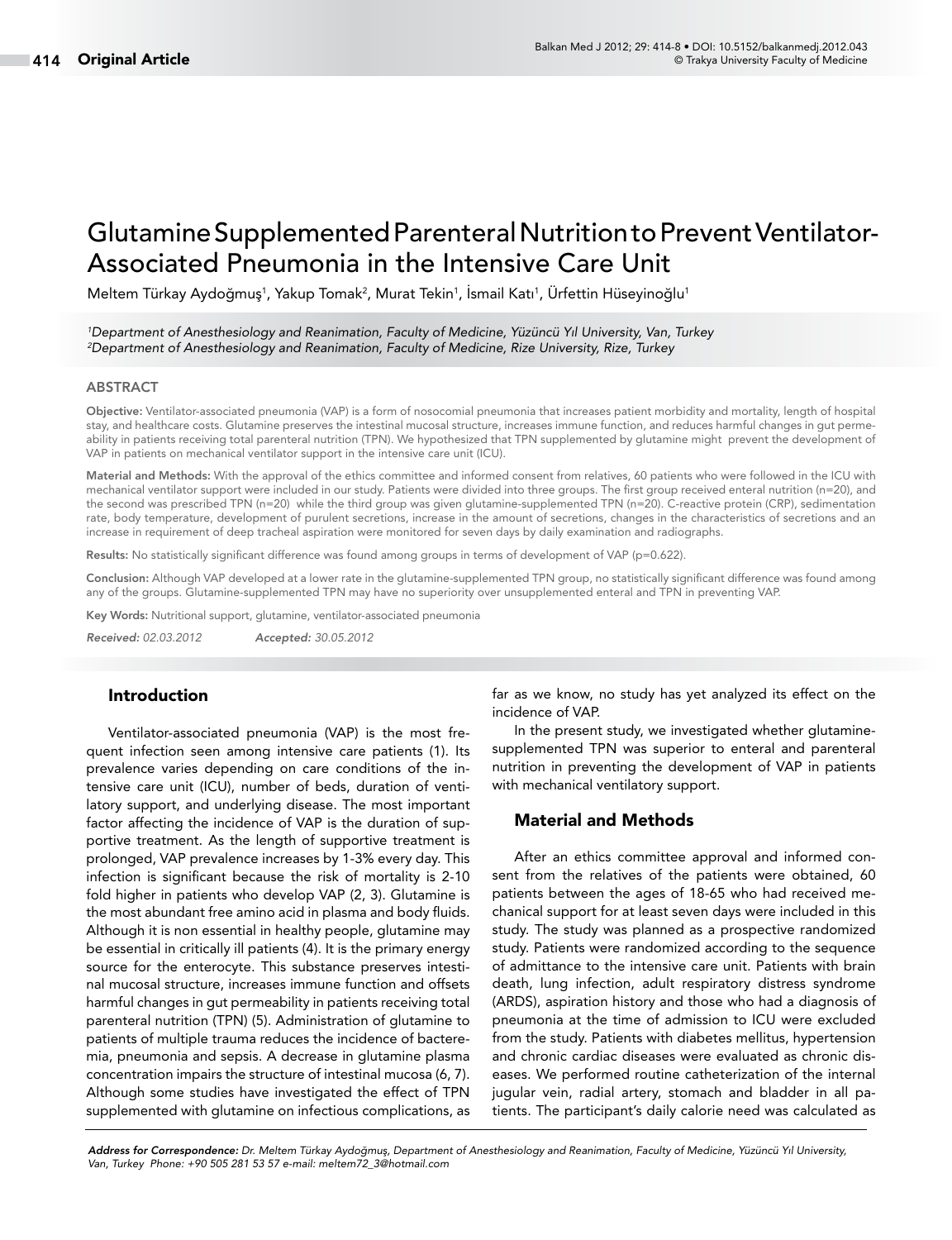25-30 kcal/kg a day (45% carbohydrate, 35% lipid and 20% protein). Group 1 received enteral nutrition solutions, while TPN was administered to the second group (Group 2). Group 3 was given TPN supplemented with 40 g glutamine; the patients received these nutritional regimens daily. According to the calculated daily needs, enteral solutions containing 1 kcal/mL were administered. The TPN solution was used at a concentration of 1 mL/kcal that contained 20-30% dextrose, 20% lipid and 5.4-10% amino acid. Insulin was used to buffer the TPN solution according to its dextrose content. Serum electrolytes were replaced depending on the serum electrolyte levels of the patients. Nutrition was started at one third of the daily calorie need, and a complete dose was reached on the third day. Leukocytes were investigated daily. Results over 10,000 mm3 were regarded as leukocytosis, and those under 4,000 mm3 were labelled leukopenia. C-reactive protein (CRP) was evaluated at 48, 96 and 144 hours following admission, while sedimentation rate was assessed at 48 and 144 hours. Fever was monitored daily. A body temperature over 38°C was considered to be a fever. When a patient's body temperature exceeded 39°C, blood cultures were taken. Lung radiographs were taken daily to check for infiltration. Newly developing purulent secretions, an increase in the amount of secretions, changes in the nature of secretions, or an increase in deep tracheal aspiration requirements were closely monitored. Arterial blood gases were measured four times per day. Lungs were examined daily for rales and rhonchi. At 24 and 120 hours after admission to the ICU, a deep tracheal aspirate (DTA) was obtained to evaluate leukocyte count and for gram staining and culture. Gram staining results were evaluated as follows:

- No or few leukocytes: 0
- Between 2-6 leukocytes: 1
- Many leukocytes: 2
- No microorganisms: 0
- Microorganisms present: 1

The sample sizes were calculated with the assumption of a possible difference in VAP development ratio of at least 35% between any two groups. Therefore, 20 patients were allocated into each group in order to obtain an alpha error of 5% and statistical power of 80%.

## Statistical analysis

Statistical calculations were performed with the Number Cruncher Statistical System (NCSS) 2007 (Utah, US) statistical software program for Windows. Besides standard descriptive statistical calculations (mean, standard deviation, medi-

an, interquartile range (IQR), frequency), a one-way analysis of variance (ANOVA) was used in the comparison of groups for parametric variables. For non-parametric variables, the Kruskal Wallis test was used to compare groups; a post hoc Dunns multiple comparison test was used in the comparison of subgroups, while the Friedman test was employed in the assessment of treatment values. Chi square test was performed during the evaluation of our qualitative data, and McNemar's test was employed in the assessment of pre- and post-treatment values. Statistical significance level was established at p<0.05.

# Results

No statistically significant differences were present among groups in terms of demographic characteristics, Glasgow coma score (GCS), Apache II score (Table 1), other chronic disease, steroid treatment, presence of chest tube, fever, secretion increase, ronchus, increase in the need for oxygen, or development of infiltration (p>0.05) (Table 2).

No statistically significant difference was observed between the 48-, 96- and 144-hour CRP values of the three groups (p=0.957, p=0.123 and p=0.297, respectively). We also found no statistically significant difference between the 48- and 144-hour sedimentation rate values of all groups (p=0.617 and p=0.664). Finally, we did not record a statistically significant difference between the 48- and 144-hour sedimentation rate values of each group (p=0.131, p=0.184 and p=0.191, respectively) (Table 3).

Table 2. The distribution of chronic disease, steroid treatment, the presence of chest tube, fever, secretion increase, ronchus, lung infiltration and increase in need for oxygen

| . .                            |                     |                   |                   |       |
|--------------------------------|---------------------|-------------------|-------------------|-------|
|                                | Group 1<br>$(n=20)$ | Group 2<br>(n=20) | Group 3<br>(n=20) | р     |
| Chronic disease                | 5(25%)              | 10 (50%)          | 9(45%)            | 0.233 |
| Steroid treatment              | 15 (75%)            | 13 (65%)          | 15 (75%)          | 0.720 |
| Chest tube                     | 4 (20%)             | 1(5%)             | 3(15%)            | 0.364 |
| Fever                          | 8 (40%)             | 7 (35%)           | 6(30%)            | 0.803 |
| Increase in Secretion          | 10 (50%)            | 11 (55%)          | 9(45%)            | 0.819 |
| Rhonchus                       | 6(30%)              | 5(25%)            | 4 (20%)           | 0.766 |
| Lung infiltration              | 4 (20%)             | 5(25%)            | 2(10%)            | 0.459 |
| Increase in need for<br>oxygen | 2(10%)              | 4 (20%)           | 1(5%)             | 0.322 |

Table 1. Demographic data of the groups, GCS and APACHE II scores

|                                                                                            | Group $1$ (n=20)  | Group $2(n=20)$   | Group $3(n=20)$   | p     |  |  |  |
|--------------------------------------------------------------------------------------------|-------------------|-------------------|-------------------|-------|--|--|--|
| Age (year)                                                                                 | $33.55 \pm 14.14$ | $45 \pm 18.2$     | $36.35 \pm 16.37$ | 0.119 |  |  |  |
| Sex (M/F)                                                                                  | 11 (55%)/9 (45%)  | 10 (50%)/10 (50%) | 9(45%)/11(55%)    | 0.819 |  |  |  |
| GCS                                                                                        | $8.40 \pm 1.98$   | $7.30 \pm 2.23$   | $7.40 \pm 2.74$   | 0.247 |  |  |  |
| APACHE II score                                                                            | $20.75 \pm 4.74$  | $20.75 \pm 5.85$  | $21.45 \pm 5.99$  | 0.976 |  |  |  |
| GCS: Glasgow Coma Scale<br>APACHE II: Acute Physiology and Chronic Health Evaluation Score |                   |                   |                   |       |  |  |  |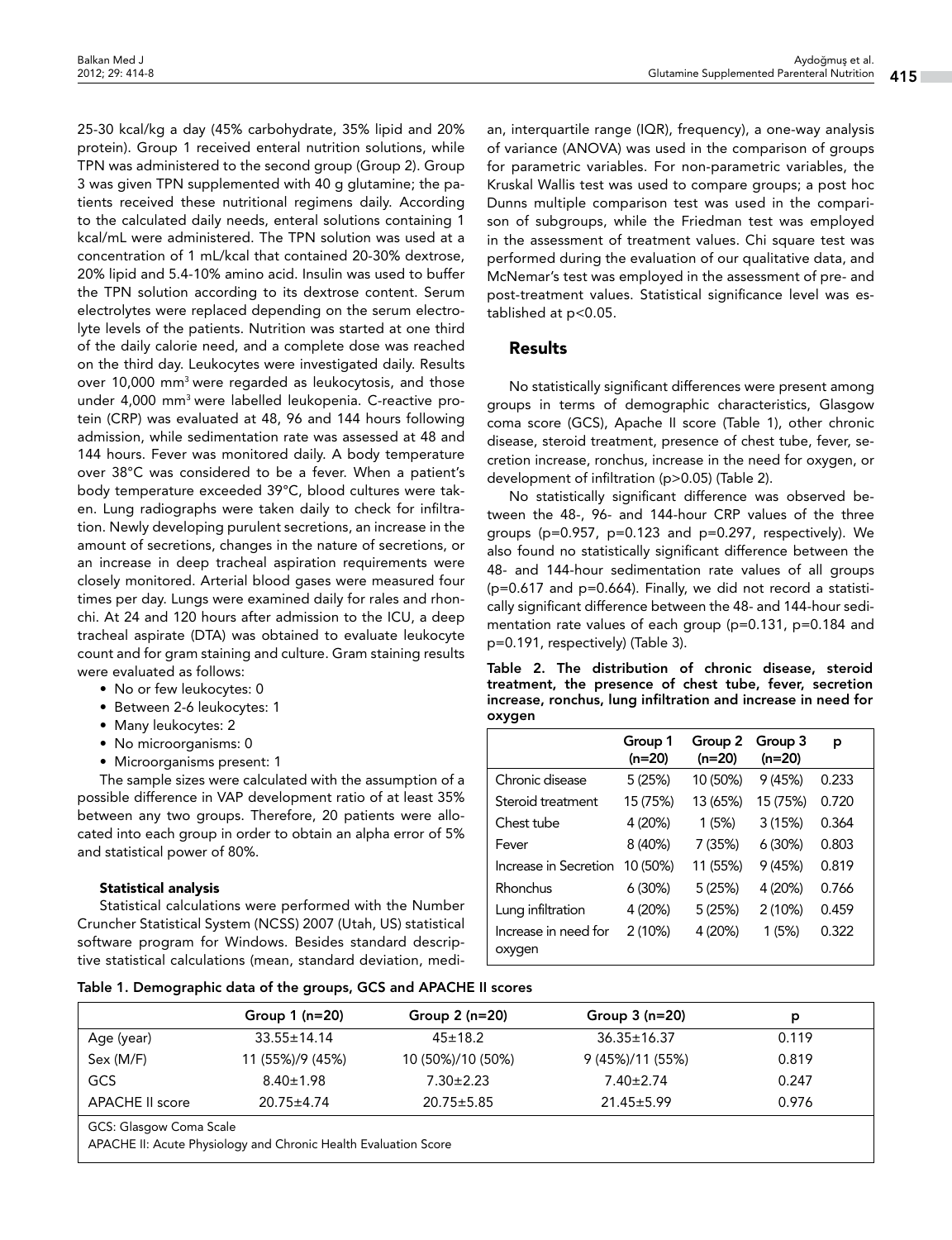Balkan Med J 2012; 29: 414-8

When groups were compared in terms of leukocyte numbers, no significant difference was found (p>0.05). No statistically significant difference was observed betweeen the leukocyte averages taken on days 1, 2, 3, 4, 5, 6, and 7 or between all individual measurement times for all groups (p>0.05) (Table 3). Leukopenia did not occur in any of the patients.

In samples obtained by DTA 24 and 120 hours after admisssion to the ICU, no statistically significant difference between the number of leukocytes as examined by gram staining was found among the groups (p=0.321 and p=0.115). No statistically significant difference was found in the groups (p=0.214, p=0.446 and p=0.261) (Table 4).

In gram staining done on samples obtained from DTAs at 24 and 120 hours following admisssion to the ICU, no statistically significant difference was found among groups in terms of the presence of microorganisms (p=0.054 and p=0.921). There was also no statistically significant change 24 and 120 hours after admission in the presence of microroganisms in gram stains in all groups (p=0.116, p=0.998 and p=0.998, respectively). We saw no statistically significant change at 24 and 120 hours after admission in proliferation in the DTA cultures in the groups ( $p=0.004$ ,  $p=0.008$  and  $p=0.031$ ). There was no

statistically significant change at 24 and 120 hours in the DTA culture proliferation among groups (p=0.851 and p=0.819). No statistically significant difference was found among groups in proliferation of blood cultures (p=0.349) and in terms of the development of VAP (p>0.05) (Table 5).

## **Discussion**

Mechanical ventilation prolonged for more than 48 hours is the most important risk factor for VAP. Other independent risk factors include a patient age over 65 years, serum albumin levels lower than 2.2 gr/dL, ARDS, chronic obstructive pulmonary disease, coma and impairment of consciousness, burns, trauma, organ failure, severe critical disease, gastric aspiration at high volume, increase in gastric pH, gastric colonization, sinusitis, paralytic agents, continuous intravenous sedation, positive end expiratory pressure (PEEP), frequent changes of mechanical ventilator cycle, reintubation, nasogastric tube, supine head position, transport from ICU to outside, witholding of antibiotic treatment, or indequate treatment (8-15). In our study, of the aforementioned risk factors, mechanical ventilation application longer than 48 hours, head trauma, sedation,

|                    |                        | Group $1$ (n=20) | Group $2(n=20)$   | Group $3(n=20)$  | p     |
|--------------------|------------------------|------------------|-------------------|------------------|-------|
| <b>CRP</b>         | 48 <sup>th</sup> hour  |                  | $75.3 \pm 60.13$  | 73±60.11         | 0.957 |
|                    | 96 <sup>th</sup> hour  | $97.9 \pm 73.29$ | $80.45 \pm 64.43$ | 70.35±73.77      | 0.123 |
|                    | 144 <sup>th</sup> hour | 96.05±71.04      | 78.85±66.68       | $68.6 \pm 61.77$ | 0.297 |
|                    | p                      | 0.397            | 0.404             | 0.109            |       |
| Sedimentation rate | 48 <sup>th</sup> hour  | $23.6 \pm 17.49$ | $29.2 \pm 26.12$  | 22.95±19.92      | 0.617 |
|                    | $144th$ hour           | $29.9 \pm 19.95$ | $33.25 \pm 20.1$  | $26.1 \pm 14.44$ | 0.664 |
|                    | p                      | 0.131            | 0.184             | 0.191            |       |
| Leukocytes         | $1st$ day              | 11980±6229.52    | 12295±4765.61     | 11030±3752.91    | 0.978 |
|                    | $2nd$ day              | 10020±4888.94    | 16740±20136.28    | 10925±3859.76    | 0.116 |
|                    | $3rd$ day              | 10525±5963.92    | 13250±9437.41     | 9630±2715.09     | 0.818 |
|                    | $4th$ day              | 11425±6484.06    | 12714.5±6875.39   | 10032.5±3453.99  | 0.695 |
|                    | $5th$ day              | 11220±5059.81    | 13303±7950.28     | 12450±7298.34    | 0.715 |
|                    | $6th$ day              | 12275±4936       | 15030±6963.22     | 11945±7236.27    | 0.358 |
|                    | 7 <sup>th</sup> day    | 12480±4992.58    | 13180±7699.87     | 10765±5756.58    | 0.113 |
|                    | p                      | 0.067            | 0.543             | 0.521            |       |

|  | Table 3. Comparison of measurement times CRP, sedimentation rate and leukocytes in the groups |  |  |
|--|-----------------------------------------------------------------------------------------------|--|--|
|  |                                                                                               |  |  |

### Table 4. The distribution of patients according to number of leukocytes in gram staining

|                  | Group $1$ ( $n=20$ ) |            | Group $2(n=20)$ |            | Group $3(n=20)$ |            | p          |            |             |       |
|------------------|----------------------|------------|-----------------|------------|-----------------|------------|------------|------------|-------------|-------|
|                  | none                 | between    | over            | none       | between         | over       | none       | between    | over        |       |
| GS 24 Leukocyte  | 9<br>(45%)           | 8<br>(40%) | (15%)           | 9<br>(45%) | 8<br>(40%)      | (15%)      | 6<br>(30%) | 6<br>(30%) | 8<br>(40%)  | 0.321 |
| GS 120 Leukocyte | (35%)                | 5<br>(25%) | 8<br>(40%)      | Q<br>(45%) | (35%)           | 4<br>(20%) | (15%)      | 5<br>(25%) | 12<br>(60%) | 0.115 |
| р                |                      | 0.214      |                 |            | 0.446           |            |            | 0.261      |             |       |

GS 24 Leukocyte: Number of leukocytes in gram staining at 24th hour

GS 120 Leukocyte: Number of leukocytes in gram staining at 120<sup>th</sup> hour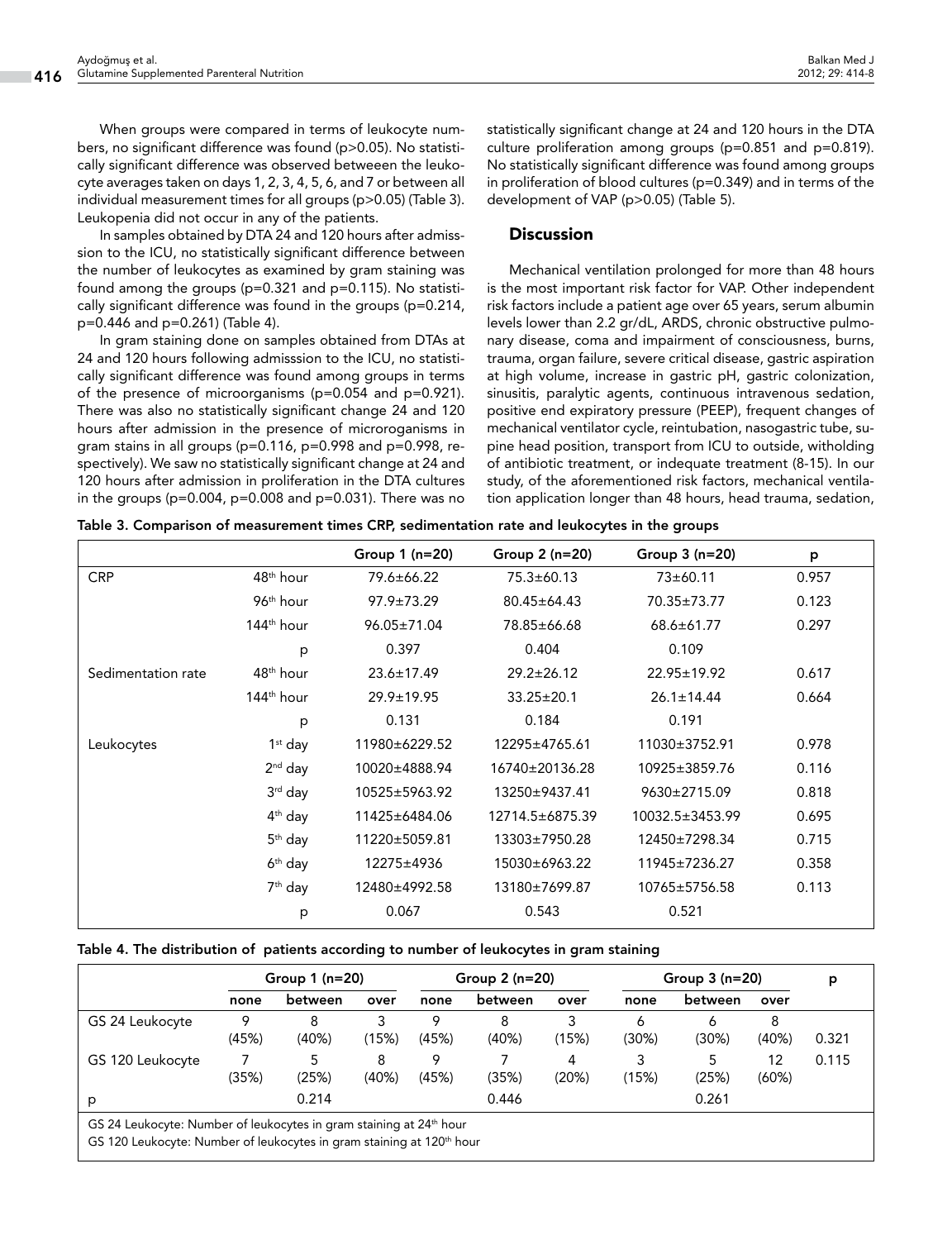|                                |                                           | Group $1$ (n=20) | Group $2(n=20)$ | Group $3(n=20)$ | *p    |
|--------------------------------|-------------------------------------------|------------------|-----------------|-----------------|-------|
|                                |                                           | Presence         | Presence        | presence        |       |
| In gram staining               | 24 <sup>th</sup> hour mic.                | 7 (35%)          | 14 (70%)        | 13 (65%)        | 0.054 |
|                                | 120 <sup>th</sup> hour mic.               | 14 (70%)         | 15 (75%)        | 14 (70%)        | 0.921 |
|                                | p                                         | 0.116            | 0.998           | 0.998           |       |
| DTA culture                    | 24 <sup>th</sup> hour mic. proliferation  | 2(10%)           | 2(10%)          | 3(15%)          | 0.851 |
|                                | 120 <sup>th</sup> hour mic. proliferation | 10 (50%)         | 11 (55%)        | 9(45%)          | 0.819 |
|                                | p                                         | 0.004            | 0.008           | 0.031           |       |
| Proliferation of blood culture |                                           | 2(10%)           | $0(0\%)$        | 1(5%)           | 0.349 |
| Development of VAP             |                                           | 9(45%)           | 10 (50%)        | 7 (35%)         | 0.622 |

Table 5. The distribution of the presence of microroganisms in gram staining, proliferation in cultures from deep tracheal aspirate (DTA) and blood cultures, patients according to the development of VAP in the groups

paralytic agent employment, PEEP application, and placement of a nasogastric tube were present. However, care was taken to change the mechanical ventilation cycle frequently and to keep the head at a 30-40 degree angle. In addition, we also studied patients under 65 years old, which may have affected our results. According to consensus criteria, the diagnosis of VAP requires at least two of the following criteria: fever over 38°C, leukocytosis or leukopenia, and increase in purulent respiratory secretions<sup>2</sup>. In some studies, it has been reported that new and persistant infiltrations on lung radiography, abundant purulent tracheobronchial secretions, fever of 38°C or higher, leukocytosis, and impaired gas exchange are required for a diagnosis of VAP (16). In the present study, however, we diagnosed VAP according to the consensus criteria. Various studies have reported that the presence of leukocytosis and purulent secretions is highly sensitive for the diagnosis of VAP, even if their specifity is weak. However, over prolonged periods, the development of purulent bronchitis may lead to false positive results by inducing leukocytosis. Moreover, the volume of tracheobronchial secretions and the degree of purulance may be evaluated subjectively (17).

Life-threatening bacteremia may develop as a result of insufficiency in the intestinal barrier and bacterial translocation in patients with burn injuries (18). Two important factors may lead to bacterial translocation in the gastrointestinal system: mesenteric hypoperfusion and long-term nonuse of the intestine. The risk of sepsis originating from the gastrointestinal system may be decreased by enteral nutrition, which abolishes these factors. Enteral nutrition products have positive effects on intestinal cell viability and functions of the mucosal barrier. The risk of sepsis derived from the gastrointestinal system may be decreased by enteral nutrition abolishing these factors. Enteral nutrition products have positive effects on intestinal cell viability and functions of the mucosal barrier (19). However, although early initiation of enteral nutrition is usually beneficial, it has disadvantages, such as gastric colonization, gastroesophageal reflux, aspiration, and increase in the incidence of pneumonia (20-22). It has been demonstrated that, in patients on TPN, as intestinal permeability and bacterial translocation increase, rapid alterations occur in secretory immunoglobulin A (IgA) levels,

B cells and intestine-dependent lymphoid tissue T cells in the intestines. In the respiratory tract mucosal immunity, which is dependent upon IgA, is impaired, and neutrophil functions are disturbed; mucosal atrophy also develops in the gastrointestinal tract (23). Therefore, in animal studies, enteral and parenteral glutamine supplementation has dramatic effects on the maintenance of intestine-dependent lymphoid tissue T cells; glutamine-enriched TPN also markedly reduces mucosal hypoplasia, which occurs in patients on long-term TPN (24). In human models, it was proposed that glutamine supplementation has similar effects (25). In some controlled studies and cases with short intestine syndrome on long-term TPN, glutamine is useful for intestinal adaptation; other studies have stated that it leads to a decrease in the incidence of infections due to its role in immune function (26-28). According to Yeh et al. (29) TPN supplemented with glutamine apparently reduced postoperative inflammation and immunosuppression in patients undergoing gastrointestinal surgery. Nevertheless, a study investigating the effect of glutamine on the development of acquired infections reported that the administration of glutamine along with TPN did not prevent the development of acquired infections but did reduce the risk of death (28).

Wernermen et al. (30) stated that a shortage of glutamine is reflected as a decrease in plasma concentration, which is a poor prognostic sign for septic patients, because glutamine is a precursor for nucleotide synthesis. Grau et al. (31) studied the effect of alanine-glutamine dipeptide supplemented TPN on incidence of nosocomial infections and found that TPN supplemented with alanine-glutamine in ICU patients is associated with reduced occurence rate of infectious complications. Although glutamine seems to have an effect on the immune system, antioxidant status and glucose metabolism, the benefit of exogenous glutamine on morbidity and mortality is not universally accepted (32).

Of the patients who developed VAP in this study, there were differences amongst the three groups. In Group 1, six experienced fever, and leukocytosis was documented in eight patients, while all Group 1 patients had an increase in secretions. In Group 2, fever occurred in six patients, and leukocytosis and